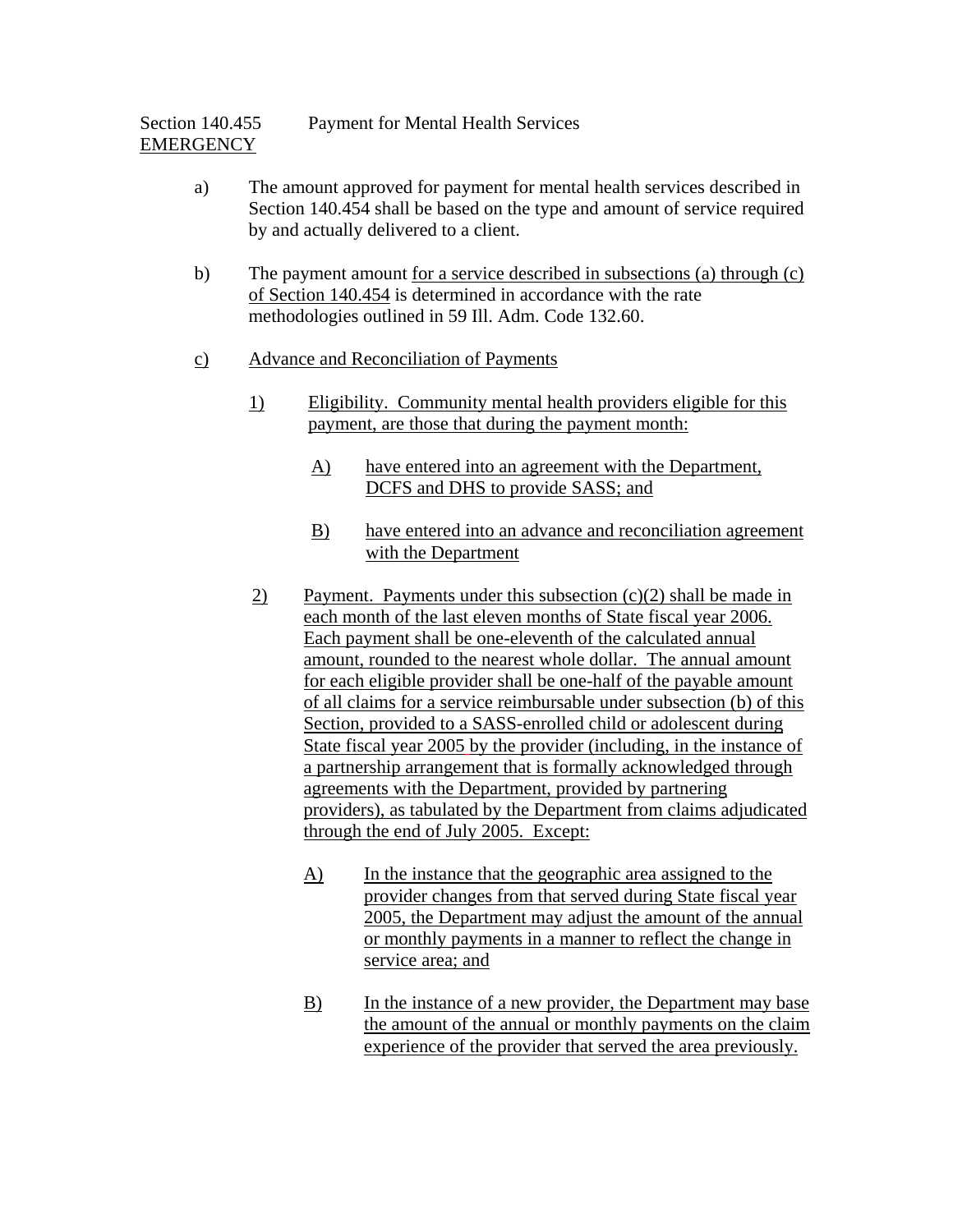- 3) Reconciliation. Reconciliation of the advanced payment shall be effected through recoupment against payable amounts due the provider by the Department, DCFS or DHS, as specified in the advance and reconciliation agreement.
- 4) Effective date. This payment methodology will cease on June 30, 2006.
- d) Service Accessibility Assurance Payment
	- 1) Eligibility. Community mental health providers that on June 1, 2005, had entered into an agreement with the Department, DCFS and DHS to provide SASS are eligible for this payment.
	- 2) Payment. Payments under this subsection  $(d)(1)$  shall be made during the months of June and August 2005. The amount of the payment to an eligible provider shall be determined as the sum of:
		- A) The product of:
			- i) \$250,000, and
			- ii) the quotient resulting from the number of children in families that have incomes under 200 percent of the federal poverty income guideline, as reported by the U. S. Department of Commerce from the 2000 census, within the geographic area assigned to the provider divided by the number of children in families that have incomes under 200 percent of the federal poverty income guideline, as reported by the U. S. Department of Commerce from the 2000 census, within Illinois.

## B) The product of:

- i) \$375,000, and
- ii) the quotient resulting from the number of square miles of land, rounded to the nearest whole square mile within the geographic area assigned to the provider, as reported by the U. S. Department of Commerce from the 2000 census, divided by the number of square miles of land, rounded to the nearest whole square mile, within Illinois.
- C) The product of: